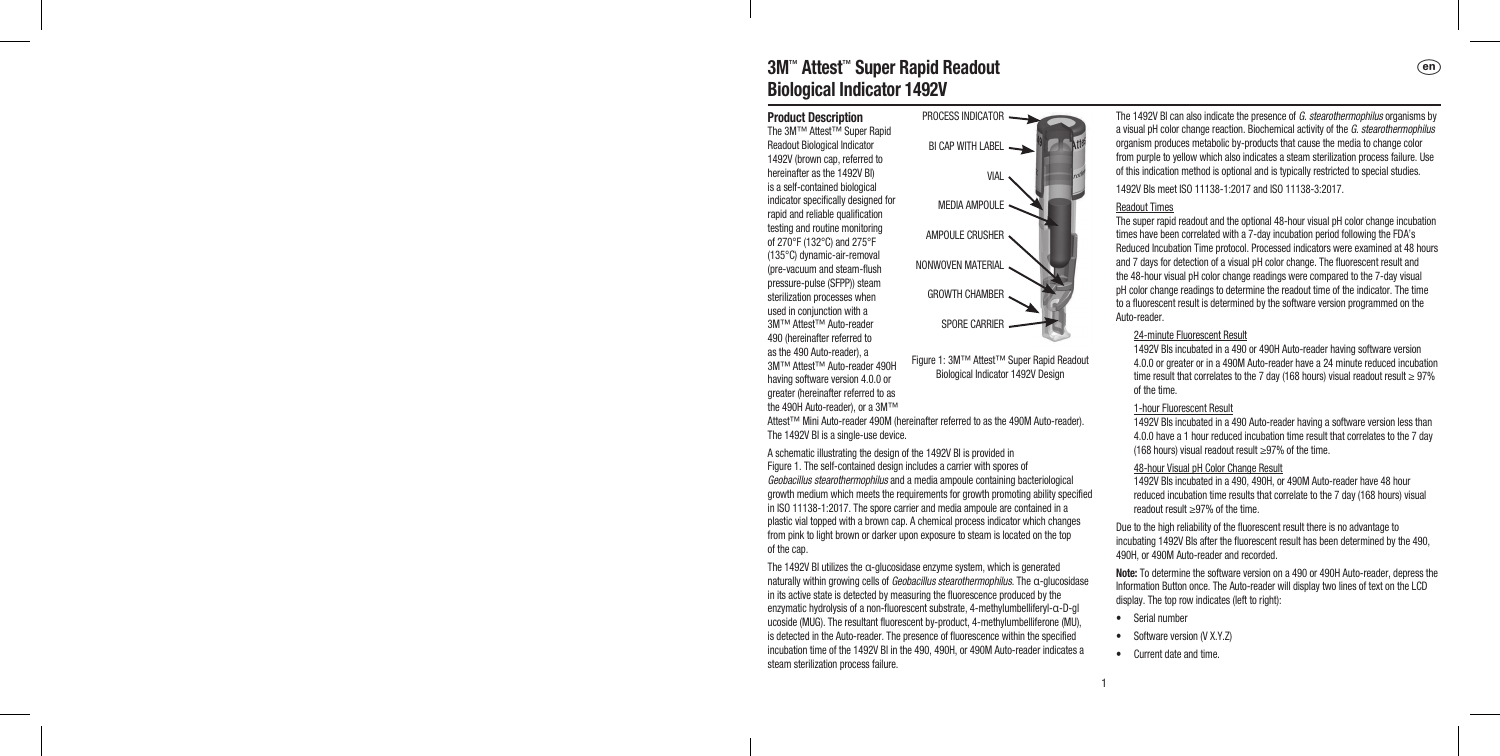# Indications for Use

## United States

Use the 3M™ Attest™ Super Rapid Readout Biological Indicator 1492V in conjunction with the 3M™ Attest™ Auto‑reader 490, the Attest™ Auto‑reader 490H having software version 4.0.0 or greater, or the 3M™ Attest™ Mini Autoreader 490M to qualify or monitor dynamic-air-removal steam sterilization cycles of:

- 3 minutes at 270°F (132°C)
- 4 minutes at 270°F (132°C)
- 3 minutes at  $275^{\circ}$ F (135 $^{\circ}$ C).

### Outside the United States

Use the 3M™ Attest™ Super Rapid Readout Biological Indicator 1492V in conjunction with the 3M™ Attest™ Auto‑reader 490, the Attest™ Auto‑reader 490H having software version 4.0.0 or greater, or the 3M™ Attest™ Mini Auto-reader 490M to qualify or monitor 270°F (132°C) to 275°F (135°C) dynamic‑air‑removal steam sterilization cycles.

### **Contraindications**

None.

## **Warnings**

There is a glass ampoule inside the plastic vial of the biological indicator (BI). To avoid the risk of serious injury from flying debris due to a ruptured BI:

- Allow the BI to cool for the recommended time period before activating. Activating or excessive handling of the BI before cooling may cause the glass ampoule to burst.
- Wear safety glasses and gloves when removing the BI from the sterilizer.
- Wear safety glasses when activating the BI.
- Handle the BI by the cap when crushing or flicking.
- Do not use your fingers to crush the glass ampoule.

### **Precautions**

- 1. DO NOT use the 1492V BI to monitor sterilization cycles which it is not designed to challenge:
- a. Gravity-displacement steam sterilization cycles:
- b. 250°F (121°C) dynamic-air-removal steam sterilization cycles:
- c. Dry heat, chemical vapor, ethylene oxide or other low temperature sterilization processes.
- 2. To reduce the risk associated with incorrect results:
	- Do not place tape or labels on 1492V BI prior to sterilization or incubation.
	- Do not incubate a 1492V BI if, after processing and before BI activation, it is observed to have a broken media ampoule. Retest the sterilizer with a new biological indicator.
	- After processing, allow BI to cool for 10 minutes before incubation.
	- After BI activation, ensure media has flowed to the spore growth chamber.

## **Monitoring Frequency**

Follow facility Policies and Procedures which should specify a biological indicator monitoring frequency compliant with professional association recommended practices and/or national guidelines and standards. As a best practice and to provide optimal patient safety, 3M recommends that every steam sterilization load be monitored with a biological indicator in an appropriate Process Challenge Device (PCD i.e., BI challenge test pack).

## Directions for Use

- 1. Identify the 1492V BI by writing the load number, sterilizer, and processing date on the indicator label. Do not place another label or indicator tape on the vial or on the cap.
- 2. Place the 1492V BI in a representative tray configuration or Process Challenge Device (PCD) as recommended by professional association guidelines or national standards for healthcare facility practice.
- 3. Place the PCD in the most challenging area of the sterilizer. This is typically on the bottom shelf, over the drain, however, the sterilizer manufacturer should be consulted to identify the area of the chamber least favorable to sterilization.
- 4. Process the load according to recommended practices.
- 5. After completion of the cycle take the PCD out of the sterilizer, and remove the 1492V BI.
- 6. Allow the 1492V BI to cool for 10 minutes prior to activation.
- 7. Check the process indicator on the top of the cap of the 1492V BI. A color change from pink to light brown or darker confirms that the 1492V BI has been exposed to the steam process. This color change does not indicate that the steam process was sufficient to achieve sterility. If the process indicator is unchanged, check the sterilizer physical monitors.

8. To activate the biological indicator, place it in an Attest™ Biological Indicator Activator. Close and squeeze the activator to close the 1492V BI cap and crush the media ampoule. Then remove the BI and flick it (see pictures at right). Visually verify that media has flowed into the growth chamber at the bottom of the vial. If the media hasn't filled the growth chamber, hold the BI by the cap and flick it until media fills the growth chamber. Place the activated 1492V BI:

- in any well of a 490 or 490H Auto‑reader having software version 4.0.0 or greater or
- in an incubation well of a 490 Auto‑reader having software version less than 4.0.0 which is color‑coded brown (i.e., configured to incubate 1492V BIs)
- or - in any well of a 490M Auto-reader

and wait for the result. See the Auto‑reader Operator's Manual for further information related to its use.

9. Each day that a processed 1492V BI is incubated, activate and incubate at least one

> non‑processed 1492V BI to use as a positive control. Follow the activation instructions provided in Step 8 above. Write a "C" (for "control") and the date on the BI label. The positive control should be from the same lot code as the processed biological indicator. The positive control BI helps confirm:

- correct incubation temperatures are met,
- viability of spores has not been altered due to improper storage temperature, humidity or proximity to chemicals,
- capability of media to promote rapid growth, and



10. Incubation and Reading:

Incubate the positive control and steam processed 1492V BIs in a 490 Auto-reader, a 490H Auto-reader having software version 4.0.0 or greater. or a 490M Auto-reader. See the applicable Auto-reader Operator's Manual for the proper use of this equipment. The Auto-reader will indicate a positive result as soon as it is obtained. The final negative 1492V BI reading is made at:

- 24 minutes in 490 or 490H Auto-readers having software version 4.0.0 or greater and in 490M Auto-readers
- 1 hour in 490 Auto-readers having software version less than 4.0.0.

After the results are displayed and recorded, the 1492V BIs may be discarded.

## Interpretation of Results

### Fluorescent Results

The positive control (unprocessed) 1492V BI must provide a positive fluorescent result (+ on the Auto-reader display). Processed 1492V BI results are not valid until the positive control reads fluorescent positive. If the positive control reads negative (‑ on the display), check the Auto‑reader Operator's Manual Troubleshooting Guide. Retest the Auto‑reader with a new positive control.

With processed 1492V Bls, a positive (+ on the display) result indicates a sterilization process failure. A final negative processed 1492V BI reading (‑ on the display) after the specified incubation time indicates an acceptable sterilization process.

Act immediately on any positive results for processed BIs. Determine the cause of the positive BI following facility policies and procedures. Always retest the sterilizer and do not use sterilizer for processing loads until three consecutive BI results are negative.

## Optional Visual pH Color Change Result

The 1492V BI is normally discarded after the fluorescent result has been recorded. If, however, special studies are desired, 1492V BIs may be further incubated for a visual pH color change result. After activation and during incubation, the white Nonwoven Material will absorb the bromocresol purple indicator, the pH-sensitive indicator dye in the growth media, and appear blue. In the case of the positive control BI a yellow color change of the growth media and/or Nonwoven Material will appear within 48 hours. Any observation of a yellow color within the vial indicates a positive result.

In the case of a processed 1492V BI, a media and/or Nonwoven Material color change from purple to yellow indicates a sterilization process failure. A negative pH color change result, i.e., media and Nonwoven Material remain purple/blue, can be assessed at 48 hours.

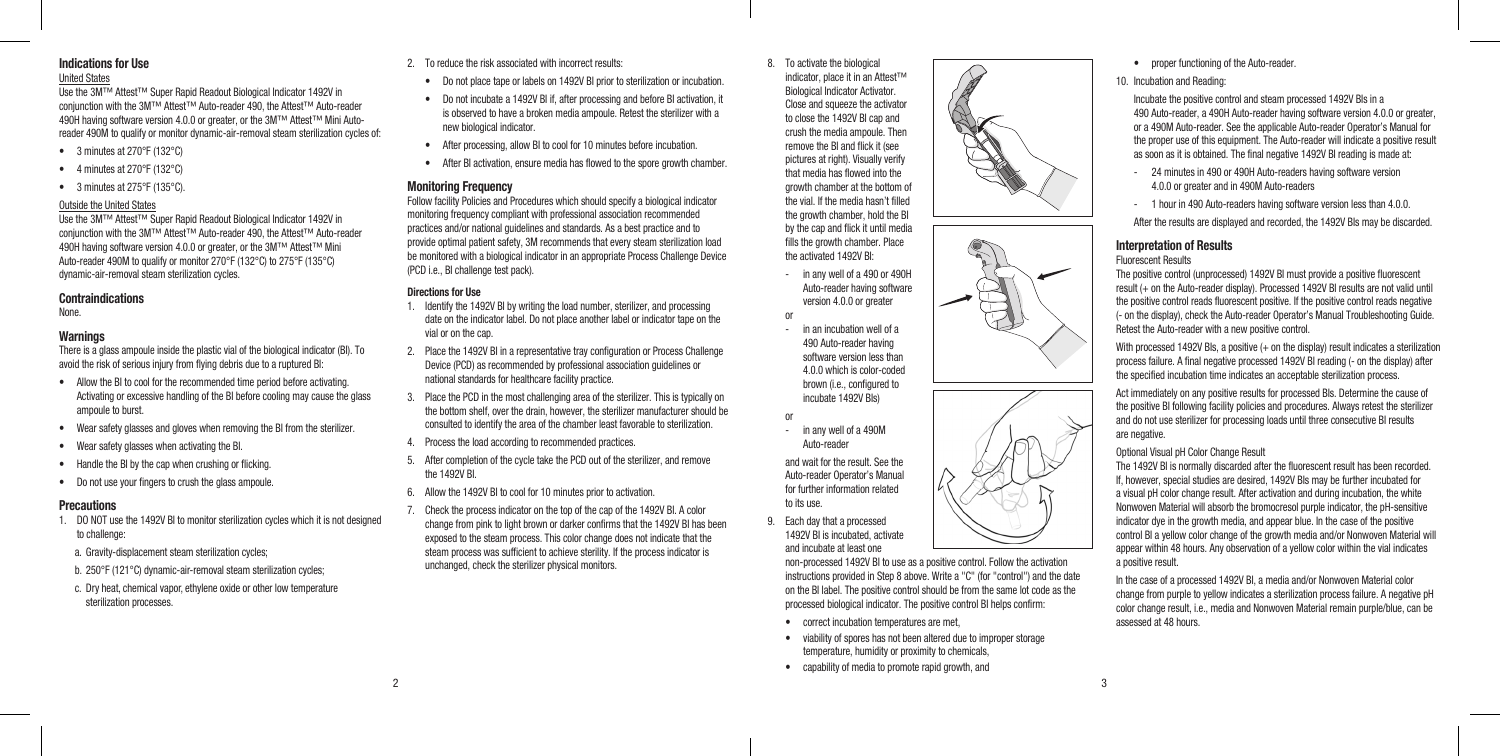## **Storage**

- Best stored in the original box under normal room conditions: 59-86°F (15-30°C), 35-60% relative humidity (RH).
- Do not store 1492V BIs near sterilants or other chemicals.

## **Disposal**

Dispose of used 1492V BIs according to your health care facility policy. You may wish to steam sterilize any positive biological indicators at 132°C (270°F) for 4 minutes or at 275°F (135°C) for 3 minutes in a dynamic‑air‑removal steam sterilizer prior to disposal.

For further information, please contact your local 3M representative or contact us at 3M.com and select your country.

## Symbol Glossary

| <b>Symbol Title</b>                                     | Symbol       | <b>Description and Reference</b>                                                                                                                                                                                                                        |
|---------------------------------------------------------|--------------|---------------------------------------------------------------------------------------------------------------------------------------------------------------------------------------------------------------------------------------------------------|
| Manufacturer                                            | الممم        | Indicates the medical device manufacturer as defined in Medical Device Regulation (EU) 2017/745 formerly EU Directive<br>93/42/EEC. Source: ISO 15223, 5.1.1                                                                                            |
| Date of Manufacture                                     | МW           | Indicates the date when the medical device was manufactured. Source: ISO 15223, 5.1.3                                                                                                                                                                   |
| Use-by date                                             |              | Indicates the date after which the medical device is not to be used. Source: ISO 15223, 5.1.4                                                                                                                                                           |
| Batch code                                              | LOT          | Indicates the manufacturer's batch code so that the batch or lot can be identified. Source: ISO 15223, 5.1.5                                                                                                                                            |
| Catalogue number                                        | <b>REF</b>   | Indicates the manufacturer's catalogue number so that the medical device can be identified. Source: ISO 15223, 5.1.6                                                                                                                                    |
| Do not re-use                                           |              | Indicates a medical device that is intended for one use or for use on a single patient during a single procedure. Source: ISO<br>15223, 5.4.2                                                                                                           |
| Caution                                                 |              | Indicates the need for the user to consult the instructions for use for important cautionary information such as warnings and<br>precautions that cannot, for a variety of reasons, be presented on the medical device itself. Source: ISO 15223, 5.4.4 |
| Steam indicator                                         | <b>STEAM</b> | Indicates product is designed for use with steam sterilization processes. Source: ISO 11140-1, 5.6                                                                                                                                                      |
| <b>British Standards Institution</b><br>(BSI) Kitemark™ | ₩            | British Standards Institution (BSI) Kitemark™ License for compliance with BS EN ISO 11138-1:2017 and BS EN ISO<br>11138-3:2017                                                                                                                          |

For more information see, HCBGregulatory.3M.com

# Indicateur biologique à lecture super rapide 3M™ Attest™ 1492V b

FLACON

Description du produit L'indicateur biologique à lecture super rapide 3M™ Attest™ 1492V (muni d'un capuchon marron, ci-après désigné sous le nom de « 1492V BI ») est un indicateur biologique autonome spécialement conçu pour un contrôle d'évaluation et de routine rapide et fiable des processus de stérilisation à la vapeur avec retrait dynamique de l'air (pré-vide et SFPP (pression pulsée avec vapeur)) à 132 °C (270 °F) et 135 °C (275 °F) lorsqu'il est utilisé en association avec l'Auto-reader (auto-lecteur) 3M™ Attest™ 490 (ci-après désigné sous le nom d'Auto-reader 490), l'Auto-reader 3M™ Attest™ 490H doté de la INDICATEUR DE PROCESSUS CAPUCHON DE L'IB AVEC AMPOULE DE MILIEU ÉCRASEUR D'AMPOULE MATÉRIAU NON‑TISSÉ CHAMBRE DE CROISSANCE PORTEUR DE SPORES

Figure 1 : conception de l'indicateur biologique à lecture super rapide 3M™ Attest™ 1492V

version logicielle 4.0.0 ou ultérieure (ci-après désigné sous le nom d'Auto-reader 490H) ou le mini-lecteur Auto-reader 3M™ Attest™ 490M (ci‑après désigné sous le nom d'Auto-reader 490M). Le 1492V BI est un dispositif à usage unique.

La Figure 1 est un schéma illustrant la conception du 1492V BI. La conception autonome inclut un porteur contenant des spores de Geobacillus stearothermophilus ainsi qu'une ampoule de milieu contenant un milieu bactériologique conforme aux exigences en matière de capacité à favoriser la croissance spécifiées dans la norme ISO 11138‑1:2017. Le porteur de spores et l'ampoule de milieu sont présentés dans un flacon en plastique surmonté d'un capuchon marron. Un indicateur de processus chimique, dont la couleur passe du rose au marron clair ou à une couleur plus foncée lors de l'exposition à la vapeur, est situé au sommet du capuchon.

Le 1492V BI utilise le système d'enzymes α‑glucosidase, généré naturellement au cours de la croissance des cellules de Geobacillus stearothermophilus. À l'état actif, l'α‑glucosidase est détectée en mesurant la fluorescence produite par l'hydrolyse enzymatique d'un substrat non-fluorescent appelé 4‑méthylumbelliféryl‑α‑D‑glucosi de (MUG). Le sous-produit fluorescent qui en résulte, le 4‑méthylumbelliférone (MU), est détecté dans l'Auto-reader. La présence d'une fluorescence au cours du temps d'incubation spécifié du 1492V BI dans l'Auto-reader 490, 490H ou 490M indique un échec du processus de stérilisation à la vapeur.

Le 1492V BI peut également révéler la présence d'organismes de type G. stearothermophilus grâce à une réaction provoquant un changement visuel de couleur du pH. L'activité biochimique de l'organisme G. stearothermophilus engendre des sous‑produits métaboliques qui font passer la couleur du milieu du violet au jaune, ce qui indique également un échec du processus de stérilisation à la vapeur. L'utilisation de cette méthode de signalement est optionnelle et strictement réservée à des études spécifiques.

Les 1492V BI sont conformes aux normes ISO 11138‑1:2017 et SO 11138‑3:2017.

#### Temps de lecture

La lecture super rapide et les temps d'incubation de 48 heures en option pour le changement visuel de couleur du pH ont été corrélés avec une période d'incubation de 7 jours conformément au protocole de temps d'incubation réduit établi par la FDA (Food and Drug Administration). Les indicateurs traités ont été examinés après 48 heures et 7 jours afin de détecter un changement visuel de couleur du pH. Le résultat fluorescent et les relevés du changement visuel de couleur du pH après 48 heures ont été comparés aux relevés du changement visuel de couleur du pH après 7 jours afin de déterminer le temps de lecture de l'indicateur. Le temps nécessaire pour l'obtention d'un résultat fluorescent est déterminé par la version logicielle programmée sur l'Auto-reader.

## Résultat fluorescent après 24 minutes

Le résultat obtenu avec les 1492V BI incubés dans un Auto-reader 490 ou 490H doté de la version logicielle 4.0.0 ou ultérieure ou dans un Auto-reader 490M après un temps d'incubation réduit de 24 minutes correspond au résultat fourni par lecture visuelle après un temps d'incubation de 7 jours (168 heures) dans  $\geq$  97 % des cas.

#### Résultat fluorescent après 1 heure

Le résultat obtenu avec les 1492V BLincubés dans un Auto-reader 490 doté d'une version logicielle antérieure à 4.0.0 après un temps d'incubation réduit de 1 heure correspond au résultat fourni par lecture visuelle après un temps d'incubation de 7 jours (168 heures) dans ≥ 97 % des cas.

## Résultat du changement visuel de couleur du pH après 48 heures

Les résultats obtenus avec les 1492V BI incubés dans l'Auto-reader 490, 490H ou 490M après un temps d'incubation réduit de 48 heures correspondent aux résultats fournis par lecture visuelle après un temps d'incubation de 7 jours (168 heures) dans  $\geq$  97 % des cas.

Compte tenu de la haute fiabilité du résultat fluorescent, il n'est pas nécessaire de laisser les 1492V BI incuber après que le résultat fluorescent a été déterminé et enregistré par l'Auto‑reader 490, 490H ou 490M.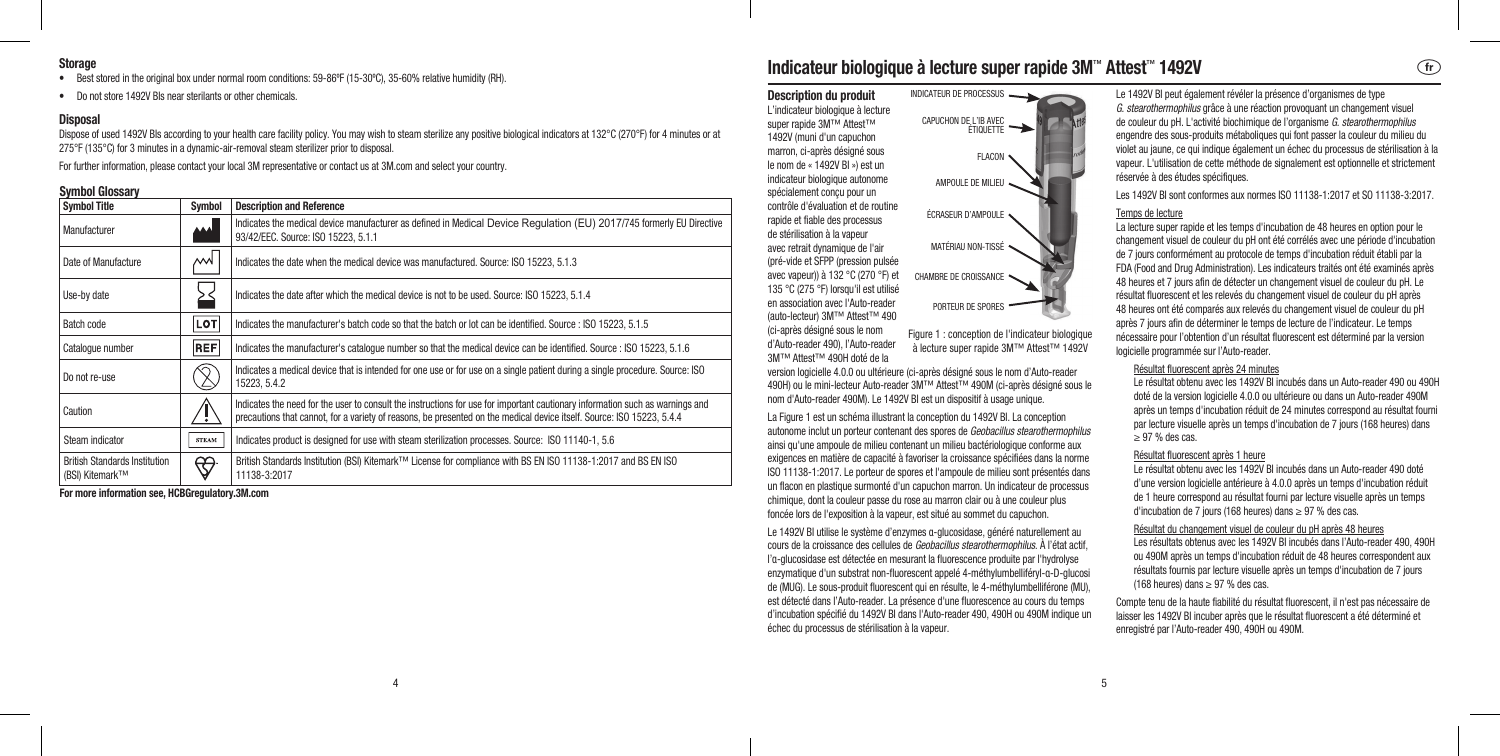Remarque : pour déterminer la version logicielle sur l'Auto-reader 490 ou 490H appuyer une fois sur le bouton Information. L'Auto-reader affiche alors deux lignes de texte sur l'écran LCD. La ligne supérieure indique les informations suivantes (de gauche à droite) :

- Numéro de série
- Version logicielle (V X.Y.Z)
- Date et heure.

## Indications d'utilisation

## États‑Unis

Utiliser l'indicateur biologique à lecture super rapide 3M™ Attest™ 1492V en association avec l'Auto-reader 3M™ Attest™ 490 ou l'Auto-reader Attest™ 490H doté de la version logicielle 4.0.0 ou supérieure ou le mini-lecteur Auto-reader 3M™ Attest™ 490M pour qualifier ou surveiller les cycles de stérilisation à la vapeur avec retrait dynamique de l'air :

- 3 minutes à 132°C (270°F)
- 4 minutes à 132°C (270°F)
- 3 minutes à 135°C (275°F)

## En dehors des États‑Unis

Utiliser l'indicateur biologique à lecture super rapide 3M™ Attest™ 1492V en association avec l'Auto-reader 3M™ Attest™ 490 ou l'Auto-reader Attest™ 490H doté de la version logicielle 4.0.0 ou supérieure ou le mini-lecteur Auto-reader 3M™ Attest™ 490M pour qualifier ou surveiller les cycles de stérilisation à la vapeur avec retrait dynamique de l'air à 132 °C (270 °F) et 135 °C (275 °F).

## Contre‑indications

Aucune.

## Mises en garde

Le flacon en plastique de l'indicateur biologique (IB) contient une ampoule en verre. Pour éviter tout risque de blessures graves dues à la projection de débris suite à un éclatement de l'IB :

- Laisser l'IB refroidir pendant le temps recommandé avant de l'activer. L'activation ou la manipulation excessive de l'IB avant son refroidissement peut provoquer l'éclatement de l'ampoule.
- Porter des lunettes de sécurité et des gants de protection pour retirer l'IB du stérilisateur.
- Porter des lunettes de sûreté pour activer l'IB.
- Tenir l'IB par le capuchon pour l'écraser ou le renverser.
- Ne pas écraser l'ampoule de verre à l'aide des doigts.

## **Précautions**

- 1. NE PAS utiliser le 1492V BI pour contrôler des cycles de stérilisation pour lesquels il n'a pas été conçu :
- a. Cycles de stérilisation à la vapeur à déplacement par gravité ;
- b. Cycles de stérilisation à la vapeur avec retrait dynamique de l'air (pré-vide) à 121ºC (250°F) ;
- c. Chaleur sèche, vapeur chimique, oxyde d'éthylène ou autres méthodes de stérilisation à basse température.
- 2. Pour réduire le risque associé à des résultats incorrects :
	- Ne pas apposer de ruban adhésif ni d'étiquettes sur le 1492V BI avant la stérilisation ou l'incubation.
	- Ne pas incuber un 1492V BI si, après le traitement et avant l'activation de l'IB, il apparaît que l'ampoule de milieu est brisée. Tester de nouveau le stérilisateur avec un nouvel indicateur biologique.
	- Après le traitement, laisser l'IB refroidir pendant 10 minutes avant l'incubation.
	- Après activation de l'IB, s'assurer que le milieu s'est bien répandu dans la chambre de croissance des spores.

## Fréquence des contrôles

Se conformer aux réglementations et procédures en vigueur sur le site ; elles doivent indiquer la fréquence des contrôles par indicateur biologique conformément aux pratiques recommandées par les associations professionnelles et/ou aux directives et normes nationales. En tant que meilleure pratique et afin de garantir une sécurité optimale pour le patient, 3M recommande que chaque paquet de stérilisation à la vapeur soit contrôlé avec un indicateur biologique dans un dispositif approprié d'épreuve de procédé (PCD, par exemple, un paquet-test par IB).

## Mode d'emploi

- 1. Identifier le 1492V BI en inscrivant le nom du stérilisateur, le numéro du paquet de stérilisation et la date de traitement sur l'étiquette de l'indicateur. Ne pas apposer d'étiquette supplémentaire ni de ruban indicateur sur le flacon ou le capuchon.
- 2. Placer le 1492V BI dans une configuration de plateau représentatif ou un dispositif d'épreuve de procédé (PCD), tel que recommandé par les directives des associations professionnelles ou les normes nationales concernant les pratiques dans les établissements de santé.
- 3. Placer le PCD dans la zone du stérilisateur la plus difficile à stériliser. Il s'agit généralement de l'étagère inférieure, au-dessus de l'évacuation ; cependant, le fabricant du stérilisateur doit être consulté afin de déterminer la zone de la chambre la moins favorable à la stérilisation.
- 4. Traiter les paquets à stériliser conformément aux pratiques recommandées.
- 5. À la fin du cycle, sortir le PCD du stérilisateur et ôter le 1492V BI.
- 6. Laisser le 1492V BI refroidir pendant 10 minutes avant de l'activer.
- 7. Vérifier l'indicateur de processus au sommet du capuchon du 1492V BI. Un changement de couleur du rose au marron clair ou à une couleur plus foncée confirme que le 1492V BI a été exposé au processus de stérilisation à la vapeur. Ce changement de couleur ne signifie pas que le procédé de stérilisation à la vapeur a été suffisant pour assurer la stérilité. Si l'indicateur de processus ne change pas de couleur, vérifier

les contrôles physiques du stérilisateur.

- 8. Pour activer l'indicateur biologique, le placer dans l'activateur de l'indicateur biologique Attest™. Fermer et appuyer sur l'activateur pour fermer le capuchon du 1492V BI et écraser l'ampoule de milieu. Puis retirer l'IB et le renverser (voir illustrations à droite). Vérifier visuellement que le milieu s'est bien répandu dans la chambre de croissance, au fond du flacon. Si le milieu ne s'est pas répandu dans la chambre de croissance, prendre l'IB par le capuchon et le renverser jusqu'à ce que le milieu se répande dans la chambre de croissance. Placer le 1492V BI activé :
	- dans un puits de l'Auto‑reader 490 ou 490H doté de la version logicielle 4.0.0 ou ultérieure

ou

- dans un puits d'incubation de l'Auto-reader 490 doté d'une version logicielle antérieure à 4.0.0 qui a le code-couleur marron (par exemple, configuré pour incuber des 1492V BI)



- dans tout puits d'un Auto-reader 490M

et attendre le résultat. Pour plus d'informations sur l'utilisation de l'Auto-reader, consulter le manuel de l'utilisateur.

- 9. Les jours où un 1492V BI traité est mis à incuber, activer et mettre à incuber au moins un 1492V BI non traité qui il servira de témoin positif. Suivre les instructions d'activation à l'étape 8 ci-dessus. Inscrire un « T » (pour « témoin ») ainsi que la date sur l'étiquette de l'IB. Le témoin positif doit avoir le même numéro de lot que l'indicateur biologique traité. Le témoin positif permet de confirmer que :
	- les températures d'incubation correctes sont atteintes,
	- la viabilité des spores n'a pas été altérée en raison d'une température de stockage inadéquate, de l'humidité ou de la proximité de produits chimiques,
	- le milieu est apte à favoriser une croissance rapide, et
	- l'Auto‑reader fonctionne correctement.
- 10. Incubation et lecture :

Mettre à incuber le témoin positif et les 1492V BI traités à la vapeur dans un Auto-reader 490, un Auto-reader 490H doté de la version logicielle 4.0.0 ou supérieure ou un Auto-reader 490M. Consulter le manuel de l'utilisateur de l'Auto-reader correspondant pour plus d'informations concernant l'utilisation conforme de ce dispositif. L'Auto-reader indique un résultat positif dès que celui-ci est disponible. La lecture finale des 1492V BI négatifs est faite au bout de :

- 24 minutes dans l'Auto-reader 490 ou 490H doté de la version logicielle 4.0.0 ou ultérieure et dans les Auto-readers 490M
- 1 heure dans les Auto-readers 490 dotés d'une version logicielle antérieure à 4.0.0.

Une fois que les résultats ont été affichés et enregistrés, les 1492V BI peuvent être jetés.

## Interprétation des résultats

## Résultats fluorescents

Le 1492V BI témoin positif (non traité) doit fournir un résultat fluorescent positif (signe « + » sur l'écran de l'Auto-reader). Les résultats des 1492V BI traités ne sont pas valables tant que le témoin positif n'affiche pas une fluorescence positive. Si le témoin positif s'affiche négatif (signe « - » sur l'écran), consulter le Guide de dépannage du Manuel de l'utilisateur de l'Auto-reader. Re-tester l'Auto-reader avec un nouveau témoin positif.



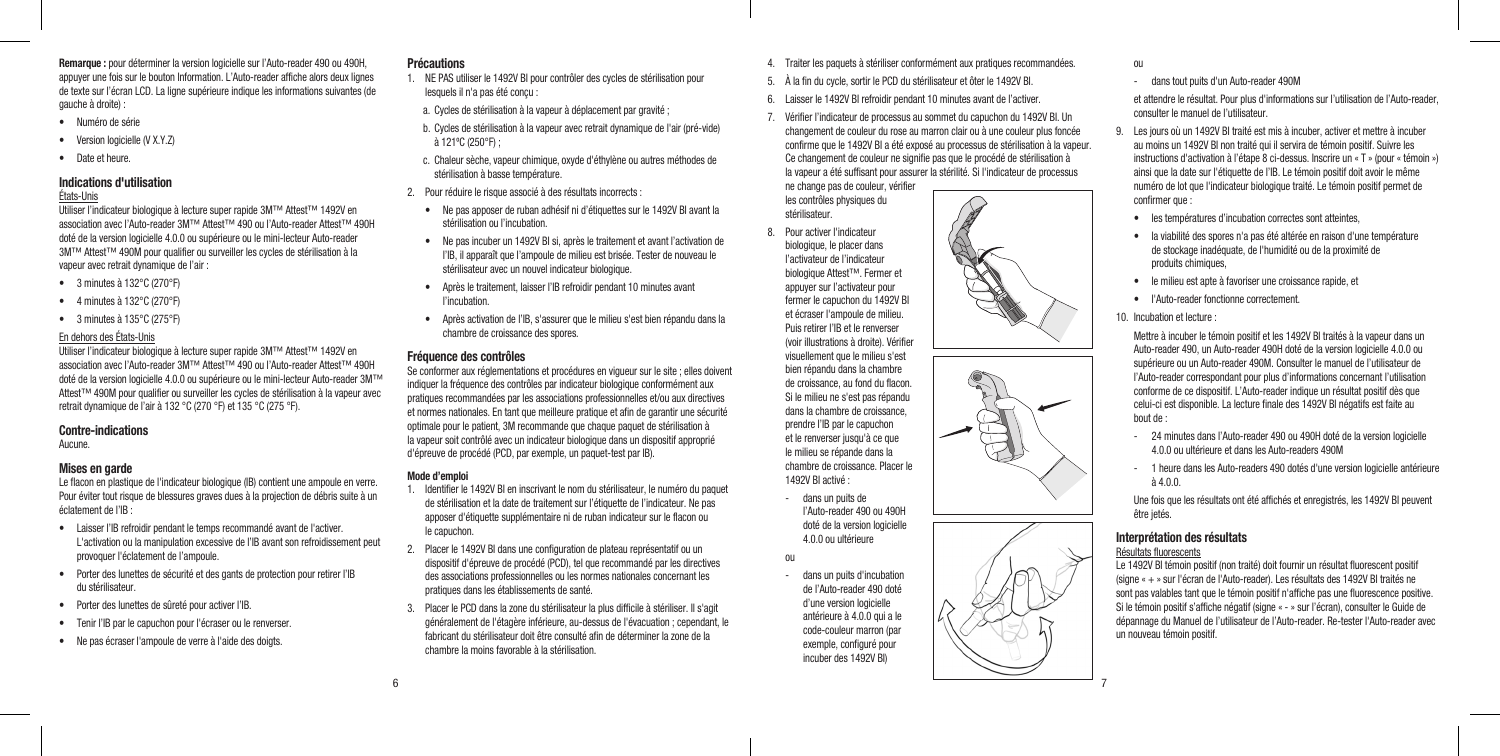Avec les 1492V BI traités, un résultat positif (signe « + » sur l'écran) indique l'échec du processus de stérilisation. Un relevé final négatif du 1492V BI traité (signe « - » sur l'écran) au bout du temps d'incubation spécifié indique la validité du processus de stérilisation.

Réagir immédiatement en cas de résultat positif des IB traités. Déterminer les raisons pour lesquelles l'IB est positif en suivant les réglementations et les procédures de l'établissement. Toujours tester à nouveau le stérilisateur et ne pas l'utiliser pour traiter des paquets de stérilisation tant que trois résultats consécutifs de BI ne sont pas négatifs.

Résultat du changement visuel de couleur du pH, en option

Le 1492V BI est jeté selon la procédure établie après que le résultat de fluorescence a été enregistré. Cependant, si des études spécifiques sont nécessaires, les 1492V BI peuvent être mis à incuber plus longtemps pour obtenir un résultat du changement visuel de couleur du pH. Après activation et au cours de l'incubation, le matériau non‑tissé de couleur blanche absorbe l'indicateur de pourpre de bromocrésol, l'indicateur de pH déteint dans le milieu de croissance et apparaît bleu. Dans le cas de l'IB servant de témoin positif, le milieu de croissance et/ou le matériau non-tissé devient jaune au bout de 48 heures. Une coloration jaune à l'intérieur du flacon indique un résultat positif.

Dans le cas des 1492V BI traités, le passage de la couleur du milieu et/ou du matériau non‑tissé de violet à jaune indique l'échec du processus de stérilisation. Un résultat négatif du changement de couleur du pH, c'est-à-dire lorsque le milieu et le matériau non‑tissé restent violets/bleus par exemple, peut être évalué au bout de 48 heures.

## **Stockage**

- Conserver de préférence dans la boîte d'origine dans des conditions ambiantes normales : 15 à 30ºC (59 à 86ºF), humidité relative (HR) de 35 à 60 %.
- Ne pas stocker les 1492V BI à proximité d'agents de stérilisation ou d'autres produits chimiques.

## Élimination

Jeter les 1492V BI usagés conformément à la réglementation en vigueur dans votre établissement de santé. Il est conseillé de stériliser à la vapeur tous les indicateurs biologiques positifs à 132°C (270°F) pendant 4 minutes ou à 135°C (275°F) pendant 3 minutes dans un stérilisateur à la vapeur à retrait dynamique de l'air avant de les jeter.

Pour plus d'informations, contacter votre représentant 3M local ou nous contacter sur le site 3M.com et sélectionner votre pays.

## Glossaire des symboles

| Titre du symbole                                        | Symbole      | Description et référence                                                                                                                                                                                                                                                                                       |
|---------------------------------------------------------|--------------|----------------------------------------------------------------------------------------------------------------------------------------------------------------------------------------------------------------------------------------------------------------------------------------------------------------|
| Fabricant                                               | المما        | Indique le fabricant du dispositif médical selon le règlement (UE) 2017/745 relatif aux dispositifs médicaux, anciennement<br>Directive UE 93/42/CEE. Source : ISO 15223, 5.1.1                                                                                                                                |
| Date de fabrication                                     | мW           | Indique la date à laquelle le dispositif médical a été fabriqué. ISO 15223, 5.1.3                                                                                                                                                                                                                              |
| A utiliser avant                                        |              | Indique la date après laquelle le dispositif médical ne peut plus être utilisé. ISO 15223, 5.1.4                                                                                                                                                                                                               |
| Batch code                                              | <b>LOT</b>   | Indique la désignation de lot du fabricant de façon à identifier le lot. Source : ISO 15223, 5.1.5                                                                                                                                                                                                             |
| Numéro de référence                                     | <b>REF</b>   | Indique le numéro de référence du produit de facon à identifier le dispositif médical. Source : ISO 15223, 5.1.6                                                                                                                                                                                               |
| Pas de réutilisation                                    |              | Renvoie à un dispositif médical qui est prévu pour une seule utilisation ou dont l'utilisation ne peut se faire que sur un seul<br>patient pendant un seul traitement. Source : ISO 15223, 5.4.2                                                                                                               |
| Attention                                               |              | Renvoie à la nécessité pour l'utilisateur de consulter le mode d'emploi fournissant des données importantes liées à la<br>sécurité, comme les avertissements et les précautions qui, pour un grand nombre de raisons, ne peuvent pas être apposés<br>sur le dispositif médical même. Source : ISO 15223, 5.4.4 |
| Indicateur vapeur                                       | <b>STEAM</b> | Indique que le produit est concu pour être utilisé avec les procédés de stérilisation à la vapeur. Source : ISO 11140-1, 5.6                                                                                                                                                                                   |
| <b>British Standards Institution</b><br>(BSI) Kitemark™ | ಱ            | Licence British Standards Institution (BSI) Kitemark™ pour la conformité aux normes BS EN ISO 11138-1:2017 et<br>BS EN ISO 11138-3:2017                                                                                                                                                                        |

Pour plus d'informations, visitez HCBGregulatory.3M.com